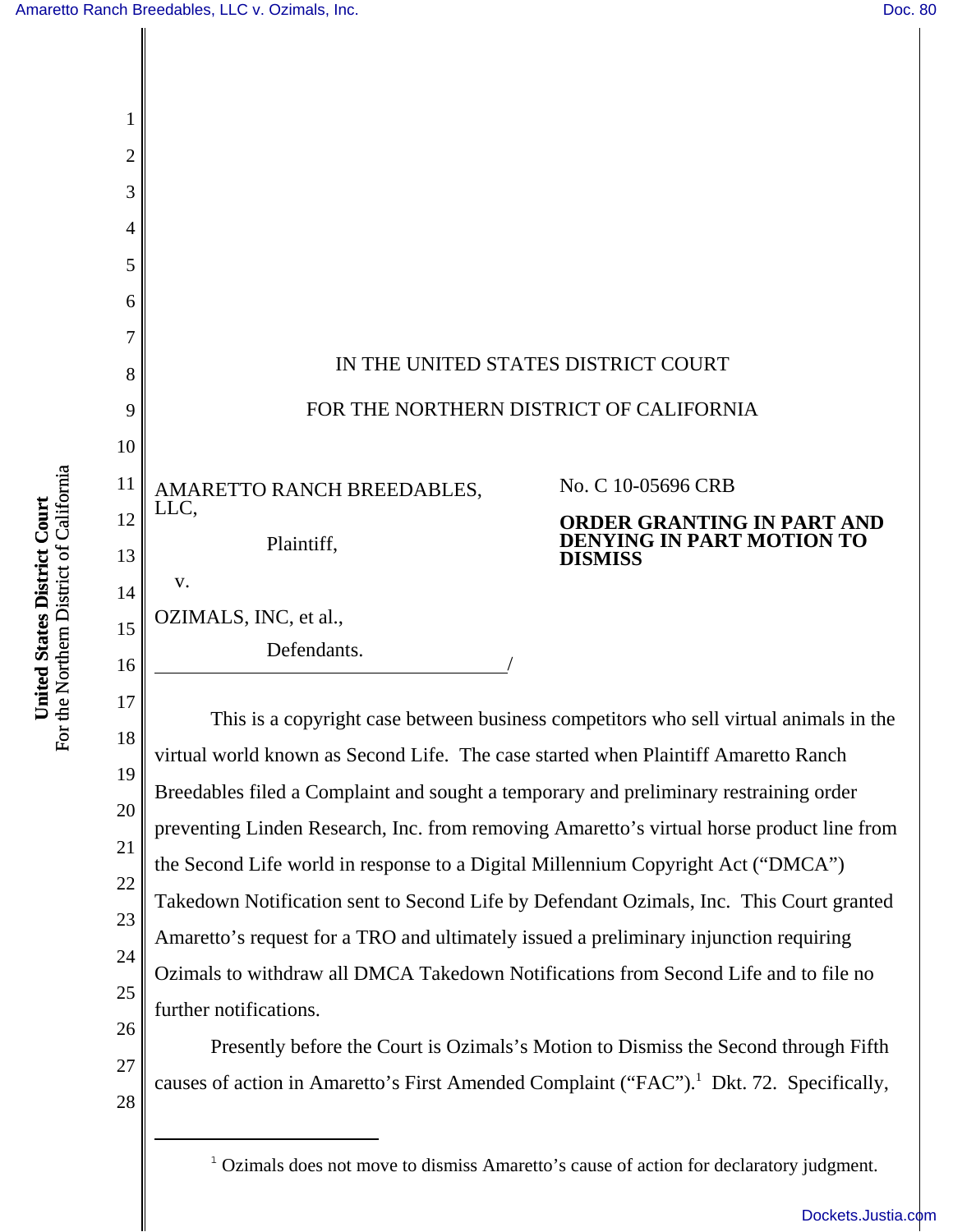6

7

8

9

1 2 3 4 Ozimals moves to dismiss Amaretto's claims for (1) misrepresentation under 17 U.S.C. § 512(f); (2) tortious interference with prospective business advantage; (3) unfair competition under California Business and Professions Code § 17200; and (4) misuse of copyright under 17 U.S.C. § 102(B).

Ozimals's Motion is GRANTED in part and DENIED in part. Specifically:

The section 512(f) claim is DISMISSED with prejudice.

The tortious interference with contract claim is DISMISSED without prejudice.

The Motion to Dismiss is DENIED in all other respects.

The Preliminary Injunction shall REMAIN IN EFFECT.

## **I. BACKGROUND2**

Second Life is a virtual world operated by Linden. FAC (dkt. 68) ¶ 15. Users can create three dimensional environments through the use of tools offered by Linden. Id. 16. One such tool is the Linden Scripting Language ("LSL"), a universal coding language used to add functionality to virtual objects. Id. Linden owns the copyright to LSL. Id.

18 Creators of virtual objects can set "permissions" that allow varying degrees of interaction and/or alteration of an object.  $\underline{Id}$ .  $\P$  17. Setting "permissions" at the proper level is important because many creators sell their objects in virtual stores in Second Life for real world currency. Id. ¶ 18.

19 20 21 22 23 24 One type of popular user-created object sold in Second Life is the breedable animal. Id. ¶ 19. Essentially, these objects mimic the life cycle of a real animal; they eat to survive, sleep, and replicate. Id. Amaretto created a breedable horse and associated virtual horse food, both of which it sells in Second Life. Id. 1 20. Amaretto competes in the market of virtual animal sellers with Ozimals, which owns and sells virtual breedable bunnies. Id. ¶ 22-23.

25 26 In early November 2010, Ozimals sent Amaretto a "cease-and-desist" letter alleging that (1) Amaretto's virtual horses were a "virtual clone" of Ozimals's virtual bunnies and (2)

 $28 \parallel$  <sup>2</sup> As this case comes before the Court on a motion to dismiss, the facts are set forth in the light most favorable to Amaretto and drawn from the FAC and judicially noticeable materials.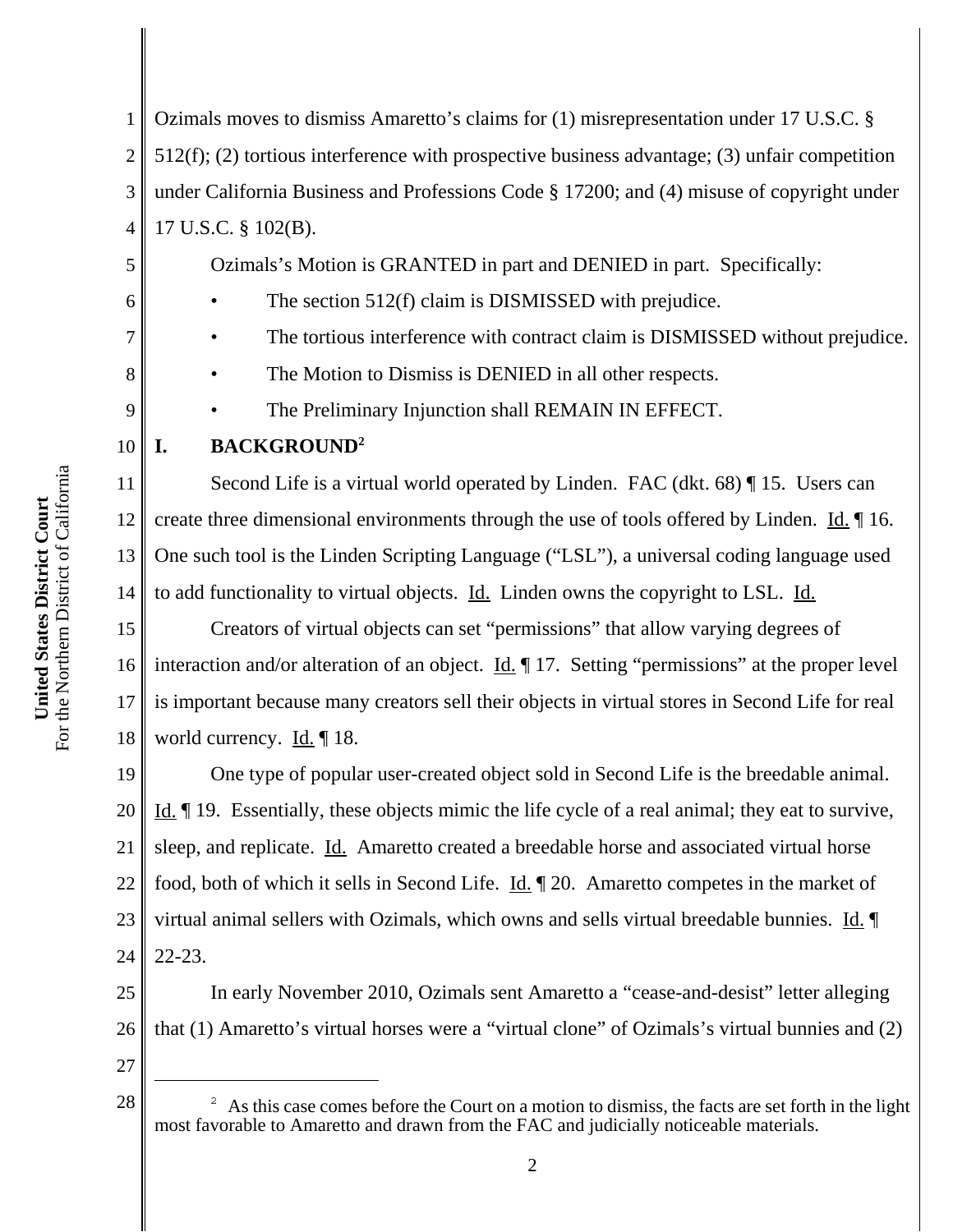8

9

11

1 2 3 4 5 Amaretto was infringing Ozimals's copyrights. Id. 123. The assertions in the cease-anddesist letter were false. See id. ¶ 23-24. Ozimals made similar false statements to "other members of the Second Life community." Id. 125. Amaretto responded to Ozimals's ceaseand-desist letter in late November 2010, asserting that it was not and could not be infringing any valid copyrights. Id. ¶ 26.

6 10 On December 1, 2010, Ozimals filed with Linden a DMCA Takedown Notification pursuant to 17 U.S.C. § 512(c)(3). Id.  $\parallel$  27. The Notification sought, among other things, the removal from Second Life of Amaretto's virtual "food" and "water." Had the takedown occurred, the virtual horses would have "died" from "starvation" and/or "thirst" within 72 hours. Id. ¶ 28. A takedown would have caused a significant disruption in Amaretto's business during a critical selling season. Id. ¶ 33.

12 13 14 15 16 17 18 19 Among other actions in response to the DMCA Takedown Notification, Amaretto eventually sought and obtained from this Court preliminary relief in the form of an injunction requiring Ozimals to withdraw all pending DMCA notifications concerning Amaretto's horses. Id. ¶ 32; see also Dec. 21, 2010 Order (dkt. 29); Jan. 7, 2011 Order (dkt. 49). Meanwhile, Ozimals filed a copyright infringement action against Amaretto in the United States District Court for the Northern District of Alabama on December 20, 2010. See Complaint (dkt. 1) Ozimals v. Amaretto Ranch Breedables, LLC, 2:10 cv-03520-KOB. That Complaint has not been served.

20 21 22 23 24 25 26 27 28 At the Court's direction, the parties engaged in preliminary discovery designed to determine whether Amaretto copied Ozimals's code when Amaretto created the virtual horses. It was the Court's hope that early exchange of code might shed light on the merits of Ozimals's allegation that Amaretto violated its copyrights and perhaps facilitate early resolution of this and the related copyright infringement action in Alabama. The parties exchanged that discovery. Although it appears that they agree that no literal copying occurred, they disagree as to whether nonliteral copying occurred. See Joint Case Management Statement (dkt. 70) at 15 ("The Sylint Group [(Ozimals's expert)] did not find wholesale copying of the written source code from among the files it examined. Instead, The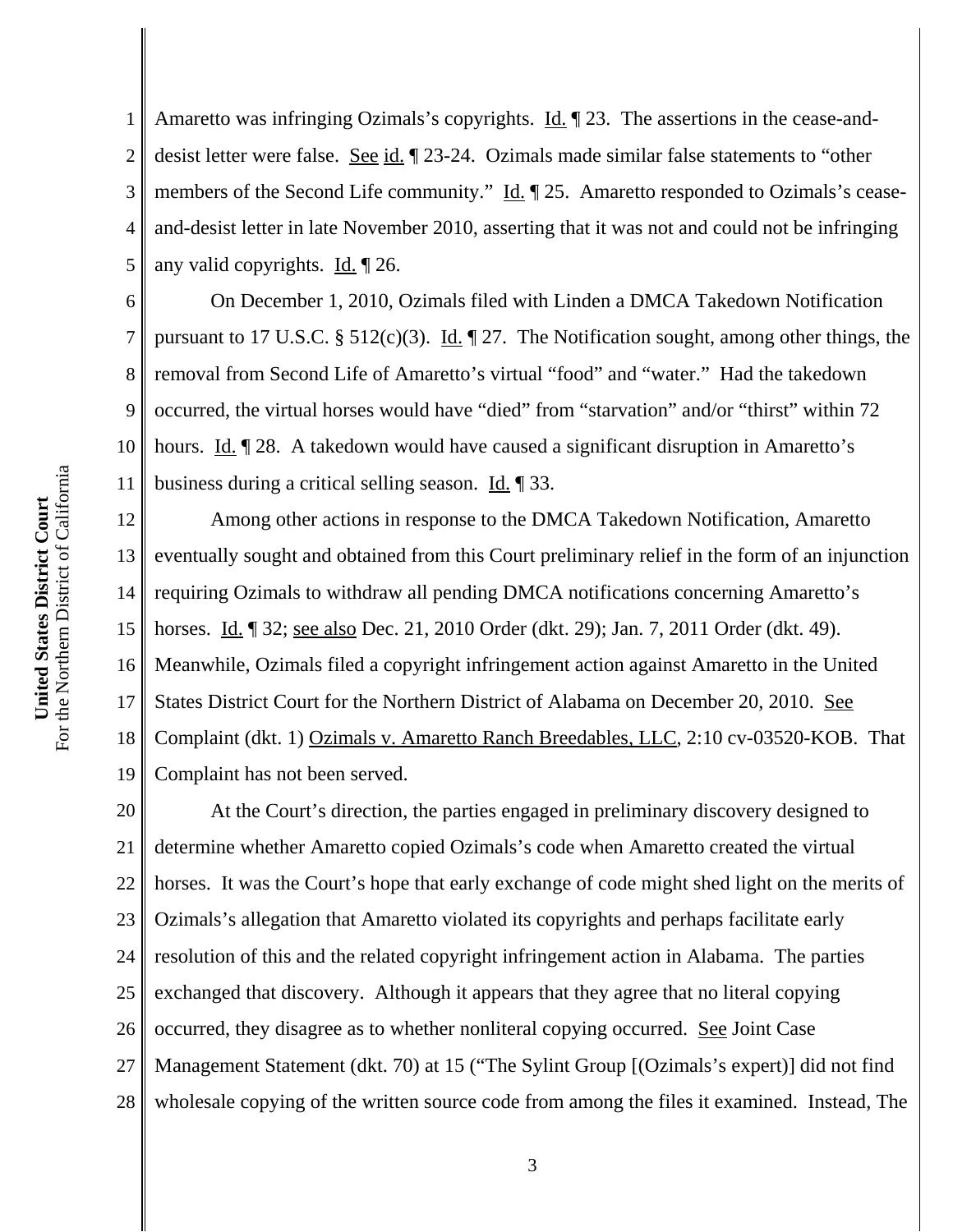1 2 Sylint Group found Ozimals code produced certain traits, while Plaintiff's code produced the same traits using a different set of written code.").

3 4 5 6 7 Ozimals has now moved to dismiss each of Amaretto's claims other than its claim for declaratory relief.<sup>3</sup> As mentioned above, those claims are for  $(1)$  misrepresentation under 17 U.S.C. § 512(f); (2) tortious interference with prospective business advantage; (3) unfair competition under California Business and Professions Code § 17200; and (4) misuse of copyright under 17 U.S.C. § 102(B).

#### 8 **II. LEGAL STANDARD**

9 10 11 12 13 14 15 16 17 18 19 20 A motion to dismiss under Rule 12(b)(6) tests the legal sufficiency of the claims alleged in a complaint. Ileto v. Glock, Inc., 349 F.3d 1191, 1199-2000 (9th Cir. 2003). Under Federal Rule of Civil Procedure 8(a)(2), a complaint must contain a "short and plain statement of the claim showing that the pleader is entitled to relief." "Detailed factual allegations" are not required, but the Rule does call for sufficient factual matter, accepted as true, to "state a claim to relief that is plausible on its face." Ashcroft v. Iqbal, 129 S. Ct. 1937. 1949 (2009) (quoting Bell Atlantic Corp. v. Twombly, 550 U.S. 544, 555, 570 (2007)). According to the Supreme Court, "a claim has facial plausibility when the plaintiff pleads factual content that allows the court to draw the reasonable inference that the defendant is liable for the misconduct alleged." Id. at 1949-50. Whether a complaint states a plausible claim is a "context-specific task that requires the reviewing court to draw on its judicial experience and common sense." Id. at 1950.

#### 21 **III. DISCUSSION**

22

23

24

25

26

27

**A. The Section 512(f) Misrepresentation Claim Is Not Viable Because No Takedown Occurred**

Section 512(f) provides in pertinent part as follows.

Any person who knowingly materially misrepresents under this section  $- (1)$  that material or activity is infringing  $\ldots$  shall be liable for any damages, including costs and attorneys' fees, incurred by the alleged infringer, by any copyright owner or copyright owner's

<sup>28</sup> <sup>3</sup> Amaretto's claim for declaratory relief seeks a declaration "that its products do not infringe [Ozimals's] alleged copyrights, or any other exclusive rights that [Ozimals] might assert under state or federal law, and that Defendants copyrights are not valid or enforceable." FAC (dkt. 68) ¶ 39.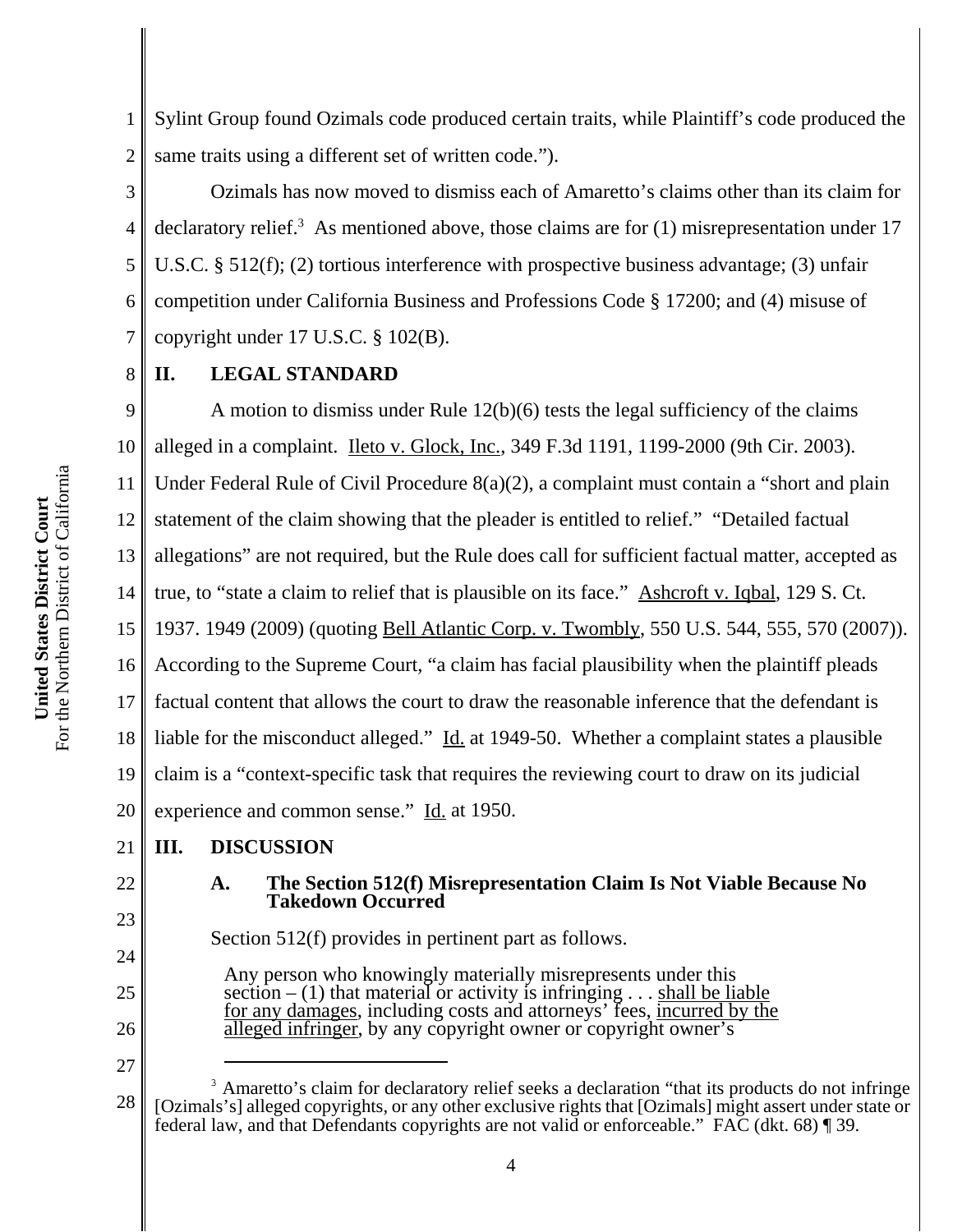1

2

3

9

10

11

13

14

15

17

18

19

21

22

23

24

27

authorized licensee, or by a service provider, who is injured by such misrepresentation, as the result of the service provider relying upon such misrepresentation in removing or disabling access to the material or activity claimed to be infringing . . . .

17 U.S.C. § 512(f) (emphasis added).

Ozimals argues that, because Linden never removed the horses from Second Life, Amaretto cannot have been "injured . . . as the result of the service provider . . . removing or disabling access to the material . . . claimed to be infringing." Id. (emphasis added); Mot. to Dismiss (dkt. 72) at 4-5; see also Lenz v. Universal Music Corp., No. C. 07-3783 JF, 2010 WL 702466 at \*10 (N.D. Cal. Feb. 25, 2008) ("A fair reading of the statute, the legislative history, and similar statutory language indicates that a § 512(f) plaintiff's damages must be proximately caused by the *misrepresentation to the service provider and the service provider's reliance on the misrepresentation*.") (emphasis in original).

12 16 20 25 26 28 Amaretto argues that applying section 512 as written and thereby excluding claims where, as here, no takedown occurred, is inconsistent with the legislative purpose of "deter[ing] knowingly false allegations to service provides in recognition that such misrepresentations are detrimental to the rights holders, service providers, and Internet users." S. Rep. 105-190, May 11, 1998 at 49; Opp'n to Mot. to Dismiss (dkt. 74) at 3. Amaretto is right that limiting suits for damages to those caused by an actual takedown is a less effective deterrent than allowing suits based merely on the filing of a false Takedown Notification. But the statute is unambiguous in entitling an alleged infringer to damages caused "as the result of the service provider . . . removing or disabling access to the material . . . ." 17 U.S.C. § 512(c). Moreover, that limitation does not create so perverse a result as to suggest that this Court ought to read the phrase "as the result of the service provider ... removing or disabling access" out of the statute. See Lenz, 2010 WL 702466 at \*10 (quoting Quilter & Urban, Efficient Process or "Chilling Effects"? Takedown Notices Under Section 512 of the Digital Millennium Copyright Act, 22 SANTA CLARA COMPUTER & HIGH TECH. L.J. 621, 631 (2006) ("The alleged infringers are to be protected from mistaken takedowns and misuse of this rather remarkable extra-judicial process principally through a counternotice procedure . . . . [T]he vast majority of § 512 notices likely are never subject to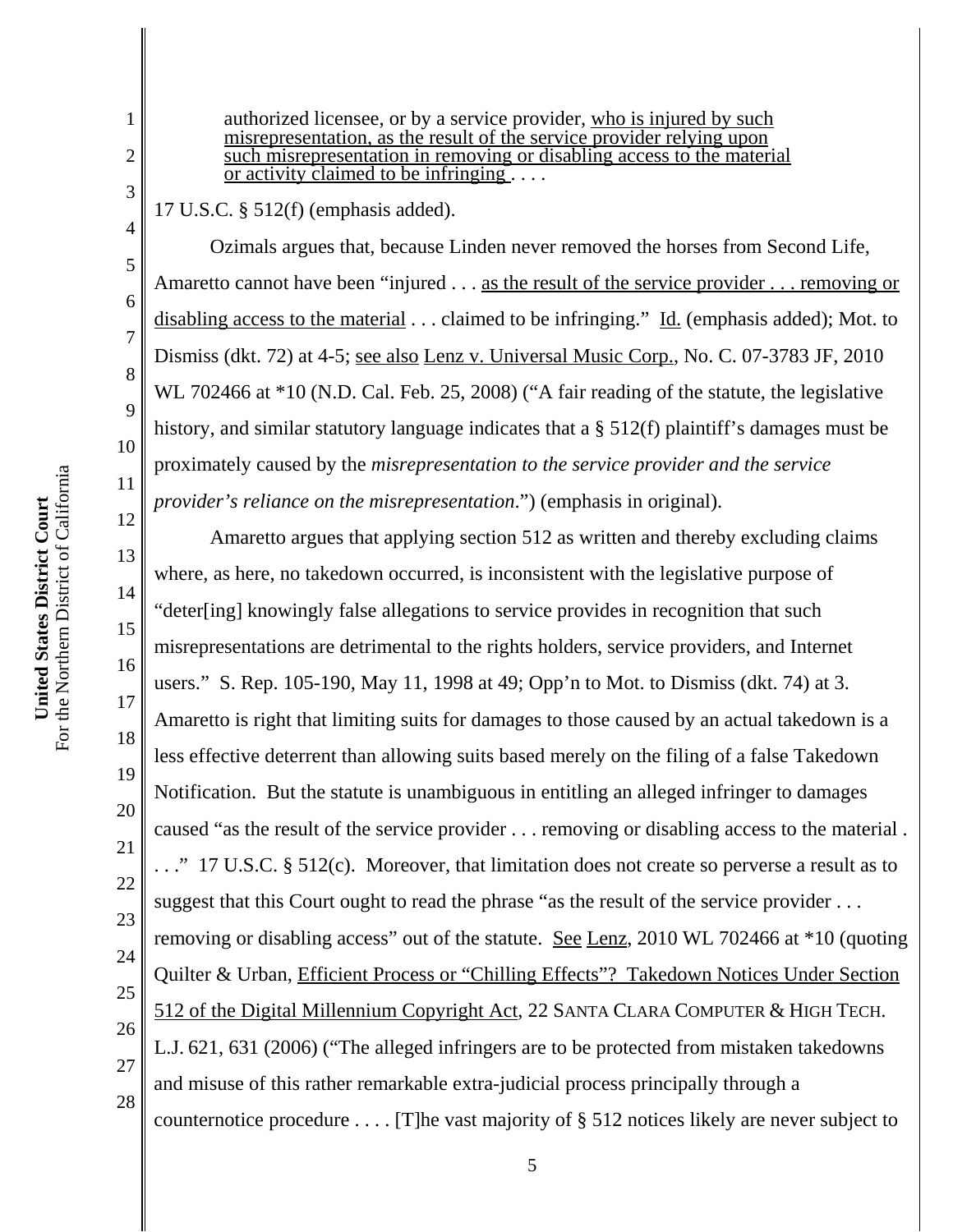1 2 3 the scrutiny of a court. In part, this was precisely the point behind  $\S$  512: the efficient removal of infringing materials from the Internet in a fair process, with (in most cases) no need for court review.").

4 6 Amaretto attempts to distinguish Lenz in two primary ways. Although both distinctions exist, they do not justify ignoring the plain language of section 512(c) limiting damages to those caused by an actual takedown.

7 8 9 10 11 12 13 14 First, Amaretto points out that, in Lenz, the plaintiff did not dispute the existence of a valid copyright. Opp'n to Mot. to Dismiss (dkt. 74) at 4. But this is a distinction that fails to create a meaningful difference. The plaintiff in Lenz argued that, notwithstanding the existence of a valid copyright, the Takedown Notification at issue in that case was still flawed under section 512 because the plaintiff was engaged in fair use. Second Am. Compl., 07-3783-JF ¶ 34 ("Lenz's use of the Prince song 'Let's Go Crazy' is a self-evident noninfringing fair use under 17 U.S.C. § 107."). Thus, in both <u>Lenz</u> and here, the plaintiff is contesting the validity of the Takedown Notification.

15 16 17 18 19 Second, Amaretto notes that, unlike in Lenz, this case involves one competitor issuing a Takedown Notification directed toward another competitor. Opp'n to Mot. to Dismiss (dkt. 74) at 4. Although Amaretto's concerns about the anti-competitive use of Takedown Notifications seem legitimate, if Congress wanted to carve out an exception from the damage limitation in section 512 for claims by business competitors it could have done so.

20 21 Thus, this Court dismisses Amaretto's section 512 claim with prejudice because no takedown occurred.

22

23

24

25

26

27

28

5

### **B. As Pleaded, the Litigation Privilege Does Not Bar the Tortious Interference and Unfair Competition Claims**

Ozimals argues that California's litigation privilege bars Amaretto's claims because they are based on protected litigation activity – namely, Ozimals's cease-and-desist letter, Takedown Notifications, and publications about those activities. Mot. to Dismiss (dkt. 72) at 4-5; see also Cal. Civ. Code § 47. Amaretto makes two arguments against application of the litigation privilege. First, that it does not apply in federal court. Second, that, even if it does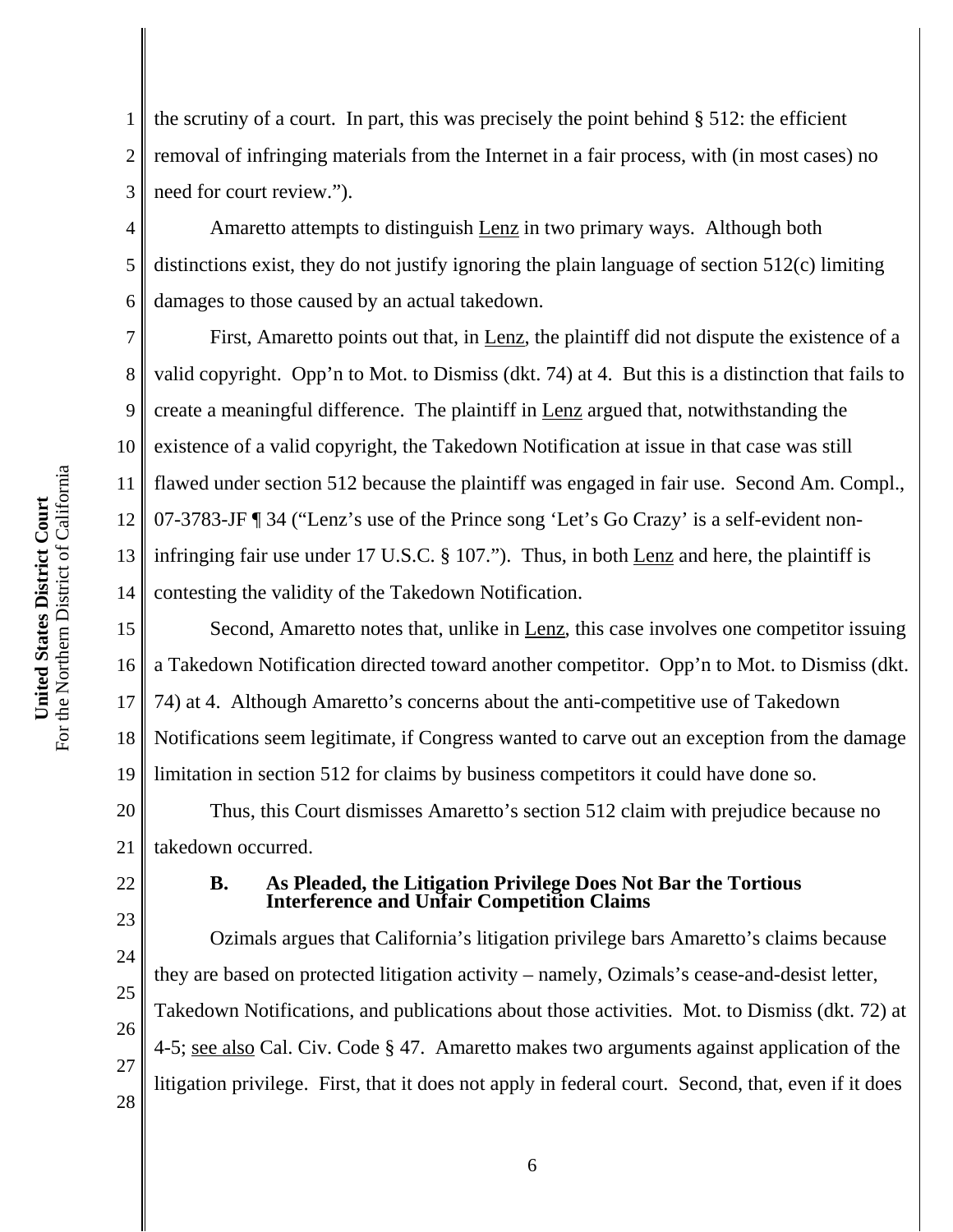1 2 apply in federal court, Ozimals's communications here are not protected. Amaretto's second argument is persuasive.

3

## **1. The Litigation Privilege Can Bar Pendent State Law Claims**

4 5 6 7 8 9 10 11 12 13 14 15 16 Amaretto cites Religious Technology Center v. Wollersheim for the proposition that the litigation privilege does not apply in federal question cases with pendent state law claims. 971 F.3d 364, 367 n.10 (9th Cir. 1992) ("[I]n federal question cases, the law of privilege is governed by the principles of the common law as they may be interpreted by the courts of the United States in light of reason and experience."). But Religious Technology Center stands for the uncontroversial rule that California's litigation privilege does not apply to federal claims. It does not stand for the proposition that the litigation privilege does not apply to pendent state claims. Id. Moreover, California's litigation privilege is not an evidentiary privilege. Rather, it is an immunity under California law from liability for certain types of conduct. Oren Royal Oaks Venture v. Greenberg, Bernhard, Weiss & Karma, Inc., 42 Cal. 3d 1157, 1168 (1986) ("The privileges of Civil Code section 47, unlike evidentiary privileges which function by the exclusion of evidence  $\left[\right]$ , operate as limitations upon liability.") (citations omitted) (emphasis in original).

Accordingly, California's litigation privilege can potentially bar Amaretto's pendent state law claims.

19 20

17

18

#### **2. The Litigation Privilege Is Not A Bar to Amaretto's Pendent State Law Claims, Because, as Pleaded, Those Claims Arise Out of Unprotected Activity**

21 22 23 24 25 26 27 28 Amaretto's tortious interference and unfair business practices claims stem primarily from (1) the DMCA Takedown Notifications sent by Ozimals to Linden and (2) statements and publications by Ozimals to the public about Amaretto's alleged infringement. California's litigation privilege protects communications (1) made in judicial or quasijudicial proceedings; (2) by litigants or other participants authorized by law; (3) to achieve the objects of the litigation; and (4) that have some connection or logical relation to the action. See Silberg v. Anderson, 50 Cal. 3d 205, 219 (1990). The privilege has been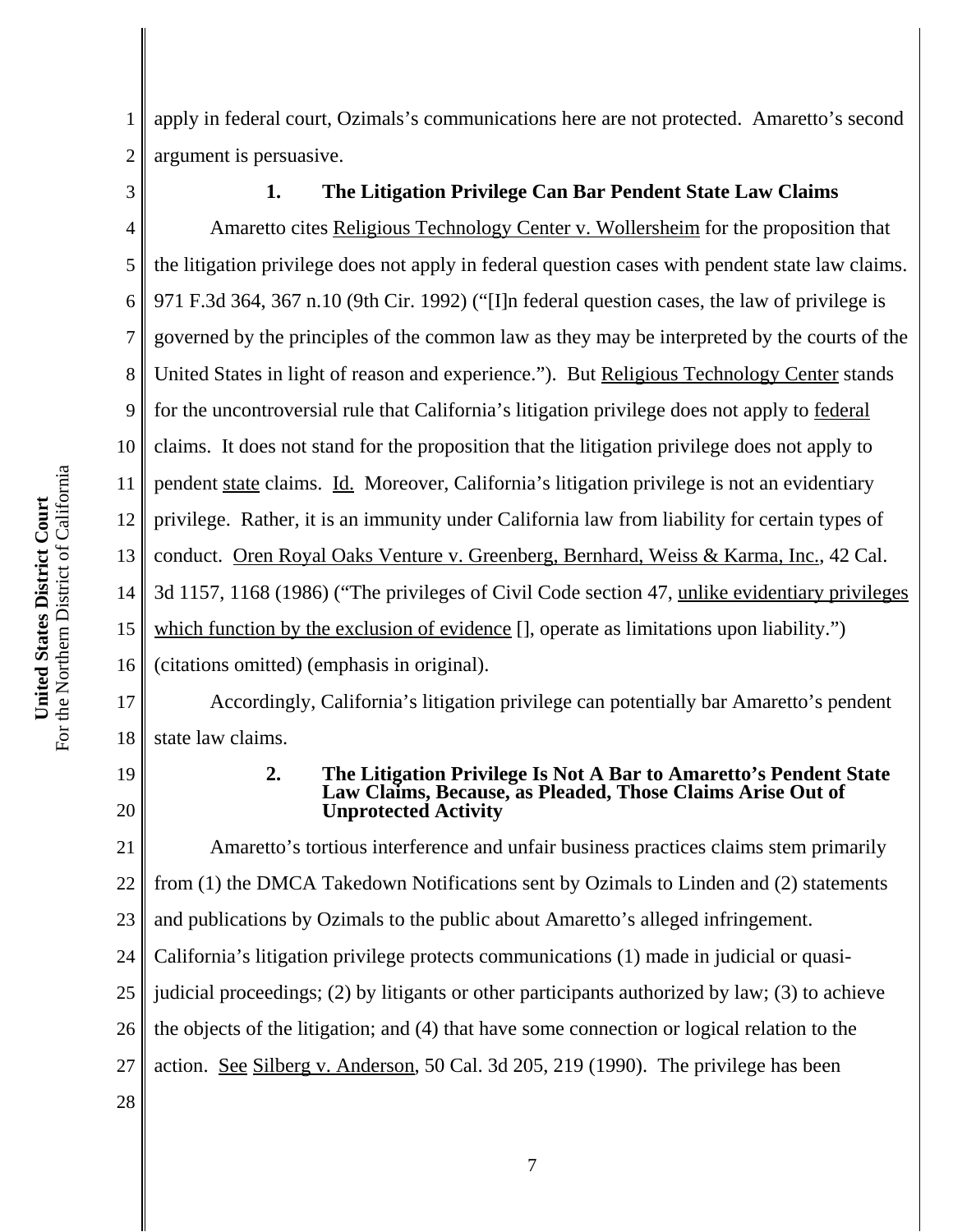1 2 construed broadly to protect "any publication [that] has a reasonable relation to the action and is permitted by law . . . ." Albertson v. Raboff, 46 Cal. 2d 375, 380-81 (1956).

3 4 5 6 7 8 9 10 11 12 13 14 15 16 17 18 19 20 21 Taking the facts in the light most favorable to Amaretto, Ozimals's Takedown Notification and other publications (other than the cease-and-desist letter sent to Amaretto) fall outside the scope of the litigation privilege. With respect to the Takedown Notifications, they are not communications made in a judicial or quasi-judicial proceeding. Indeed, the DMCA procedure is designed to avoid court involvement. See Lenz, 2010 WL 702466 at \*10. The other statements made by Ozimals that form the basis of Amaretto's claims are, as pleaded, not privileged because they were not intended to achieve the objects of the litigation and some might even have occurred before litigation commenced. See Silberg, 50 Cal. 3d at 219. Specifically, Amaretto alleged that Ozimals made statements about Amaretto's alleged infringement to people unconnected to any ongoing litigation and not for the purpose of advancing any object of litigation. "[A]t or about the time Defendants sent their cease-anddesist letter to Amaretto, Defendants were also sending correspondence to other members of the Second Life community making similarly false claims that Defendants had certain copyrights and that Amaretto was infringing them with its Horse Product Line." FAC (dkt. 68) ¶ 25. Rothman v. Jackson, 49 Cal. App. 4th 1134, 1141 (1996) ("Statements to nonparticipants in the action are generally not privileged under Section  $47(b)$ .").<sup>4</sup> Thus, Amaretto has pleaded enough to sidestep the litigation privilege bar, at least for now. Ozimals may reassert this defense in a summary judgment motion depending on what discovery reveals on this issue.

22

23

24

#### **C. The Tortious Interference Claim Is Dismissed Without Prejudice Because it is Not Plausibly Pleaded**

The allegations supporting Amaretto's tortious inference claim are not sufficient to state a claim.

<sup>26</sup> 27 28 <sup>4</sup> Ozimals argues that **Abraham v. Lancaster Community Hosp.**, 217 Cal. App. 3d 796, 823-24 (1990) shows that the litigation privilege should apply here. Not so. The publications of the allegedly damaging statements made to third parties in Abraham were (1) "a report [in a newspaper] of the pleadings in [a] federal complaint" and (2) communication "of the allegations [in the complaint] within the" community. Id. at 823. Here, Amaretto alleges that Ozimals's statements to third parties were not mere restatements of the content of court pleadings. See FAC (dkt. 68) [25.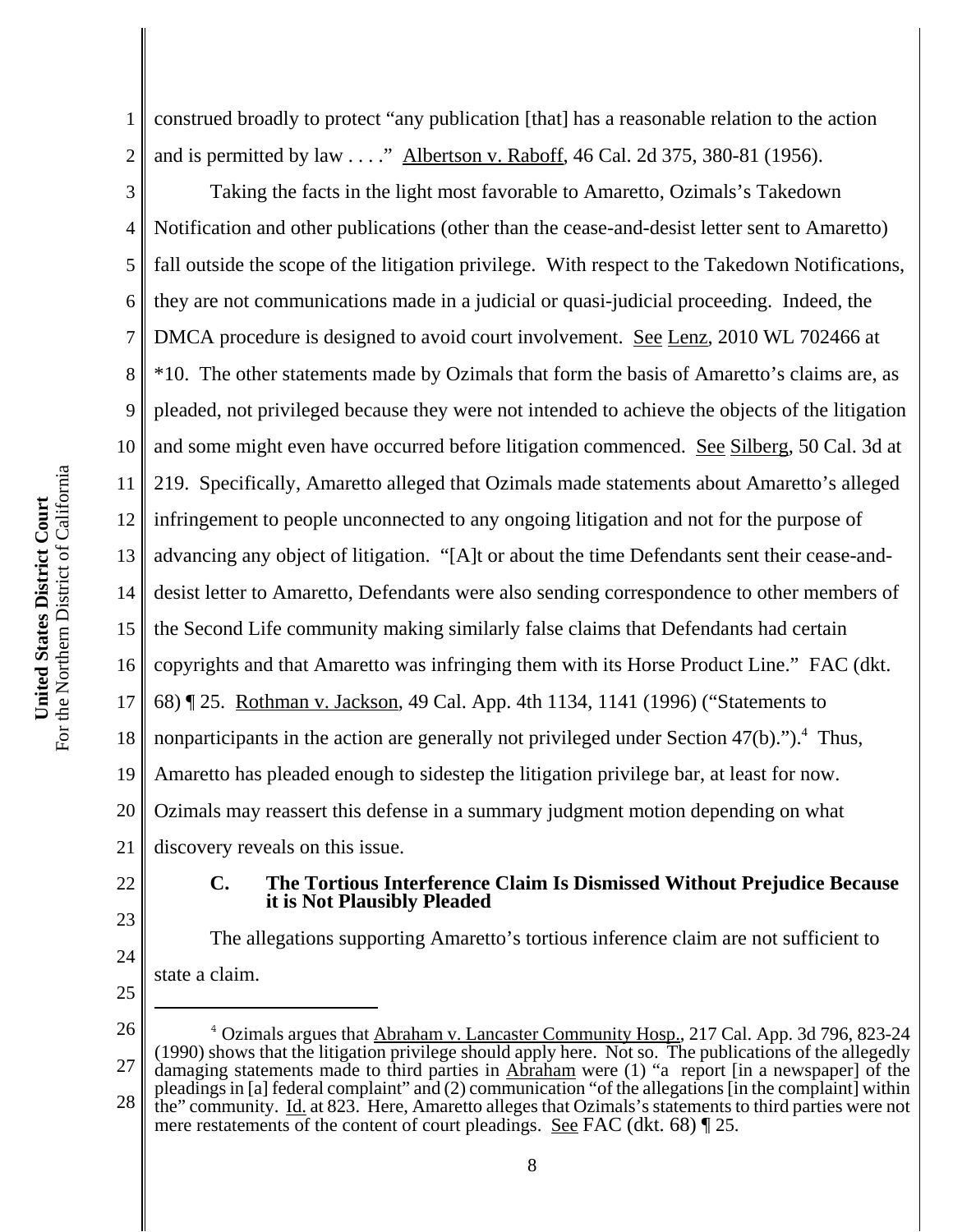| $\mathbf{1}$             | The elements of a tortious interference with prospective economic advantage claim are                                                                                                                                                                                                                                                                                                                                                                |  |
|--------------------------|------------------------------------------------------------------------------------------------------------------------------------------------------------------------------------------------------------------------------------------------------------------------------------------------------------------------------------------------------------------------------------------------------------------------------------------------------|--|
| $\overline{2}$           | as follows:                                                                                                                                                                                                                                                                                                                                                                                                                                          |  |
| 3<br>$\overline{4}$<br>5 | (1) an economic relationship between the plaintiff and some third<br>party, with the probability of future economic benefit to the plaintiff;<br>$(2)$ the defendant's knowledge of the relationship; (3) intentional<br>[wrongful] acts on the part of the defendant designed to disrupt the<br>relationship; (4) actual disruption of the relationship; and (5) economic<br>harm to the plaintiff proximately caused by the acts of the defendant. |  |
| 6                        | Sybersound Records, Inc. v. UAV Corp., 517 F.3d 1137, 1151 (2008) (quoting Korea Supply                                                                                                                                                                                                                                                                                                                                                              |  |
| $\boldsymbol{7}$         | <u>Co. v. Lockheed Martin Corp.</u> , 63 P.3d 937, 950 (Cal. 2003)).                                                                                                                                                                                                                                                                                                                                                                                 |  |
| $8\,$                    | Amaretto's allegations in support of its intentional interference claim are as follows:                                                                                                                                                                                                                                                                                                                                                              |  |
| 9<br>10                  | [B]y broadcasting false claims of infringement and invoking the DMCA<br>without justification, Defendants clearly intended to damage Amaretto's                                                                                                                                                                                                                                                                                                      |  |
| 11                       | product sales during the crucial holiday season and, at the same time, to bolster<br>the Defendants' sales of their own, supposedly "legitimate" products. Despite<br>the injunctive relief Amaretto has received thus far, Defendants' conduct has                                                                                                                                                                                                  |  |
| 12                       | already caused and will continue to cause irreparable harm to Amaretto's<br>business and reputation $\dots$                                                                                                                                                                                                                                                                                                                                          |  |
| 13<br>14                 | Defendants knew of Plaintiff's business and economic relations with existing<br>and potential purchaser [sic] of its Amaretto Horse Product Line and that                                                                                                                                                                                                                                                                                            |  |
| 15                       | Plaintiff's expectancy of additional sales to existing customers and new sales to<br>new customers would be disrupted by Defendants' repeated knowing                                                                                                                                                                                                                                                                                                |  |
| 16<br>17                 | misrepresentations to members of Second Life that Plaintiff's products were<br>infringing Defendants' supposed copyrights. By causing current and<br>prospective customers to question the legitimacy of Plaintiff's products,<br>Plaintiff is informed and believes that Defendants induced those existing and<br>potential customers to purchase alternative products to Plaintiff's, thereby                                                      |  |
| 18                       | harming Plaintiff.                                                                                                                                                                                                                                                                                                                                                                                                                                   |  |
| 19<br>20                 | Defendants falsely disparaged the quality of Plaintiff's products and [that]<br>was a substantial cause of prospective purchasers of those products instead<br>choosing to purchase others.                                                                                                                                                                                                                                                          |  |
| 21                       | FAC (dkt. 68) [14, 47, 48.                                                                                                                                                                                                                                                                                                                                                                                                                           |  |
| 22                       | Amaretto's allegations are little more than a conclusory restatement of the elements of                                                                                                                                                                                                                                                                                                                                                              |  |
| 23                       | a tortious interference claim. The critical allegations as to the existence of an "economic                                                                                                                                                                                                                                                                                                                                                          |  |
| 24                       | relationship between the plaintiff and some third party," "actual disruption of the                                                                                                                                                                                                                                                                                                                                                                  |  |
| 25                       | relationship," and resulting "economic harm" are simply that (1) "Plaintiff is informed and                                                                                                                                                                                                                                                                                                                                                          |  |
| 26                       | believes that Defendants induced those existing and potential customers to purchase                                                                                                                                                                                                                                                                                                                                                                  |  |
| 27                       | alternative products to Plaintiff's, thereby harming Plaintiff"; and (2) "Defendants falsely                                                                                                                                                                                                                                                                                                                                                         |  |
| 28                       | disparaged the quality of Plaintiff's products and [that] was a substantial cause of prospective                                                                                                                                                                                                                                                                                                                                                     |  |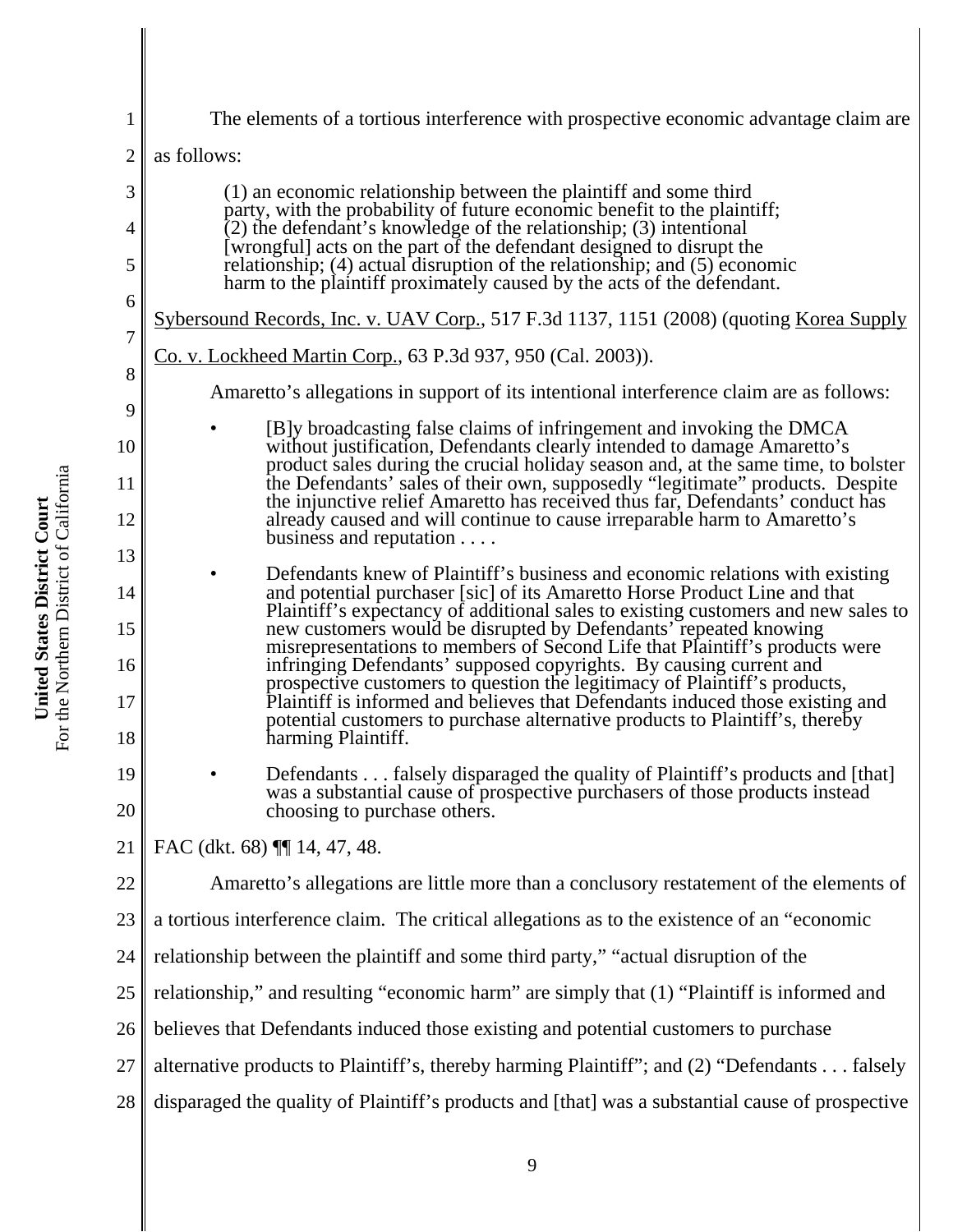1 2 purchasers of those products instead choosing to purchase others." Id. ¶¶ 47-48.This is not enough.

3 4 5 6 7 8 9 10 11 12 13 14 15 16 17 18 19 In Sybersound Records, the Ninth Circuit affirmed dismissal of a tortious interference claim under similar circumstances. The plaintiff alleged that the defendants intended to and did disrupt the plaintiff's business relationships with its customers "by engaging in the wrongful acts of misrepresenting to the Customers that the Corporation Defendants are paying all royalties required under their licensing contracts, and that [the plaintiff] does not have valid licenses for its songs." 517 F.3d at 1151. The Ninth Circuit found insufficient the "conclusory" allegations that the plaintiff "has been harmed because its ongoing business and economic relationships with Customers have been disrupted.' [The plaintiff] does not allege, for example, that it lost a contract nor that a negotiation with a Customer failed." Id.; see also DocMagic, Inc. v. Ellie Mae, Inc., 745 F. Supp. 2d 1119, 1154 (N.D. Cal. 2010) ("[The intentional interference with prospective economic advantage] cause of action must be dismissed for failure to identify at least one specific, ongoing business relationship that was disputed . . . ."); Silicon Knights, Inc. v. Crystal Dynamics, Inc., 983 F. Supp. 1303, 1312 (N.D. Cal. 1997). Amaretto's allegations in support of its tortious interference claim are of a similarly conclusory nature. They do not allege any particular lost contracts or failed negotiations or even a failure to meet reasonable sales projections that can be plausibly tied to Ozimals's actions. See FAC (dkt. 68) ¶¶ 14, 47, 48.

20 21 22 23 24 25 26 27 28 In support of its argument that its allegations are sufficiently pleaded, Amaretto relies principally on TYR Sport, Inc. v. Warnaco Swimwear, Inc., 679 F. Supp. 2d 1120, 1139-40 (C.D. Cal. 2009). That case concerned allegations by TYR Sport that Speedo was engaged in a course of conduct designed to mislead consumers into believing that Speedo's swimwear was superior to TYR's. In finding TYR's tortious interference allegations sufficient to state a claim, the court noted that (1) the "Federal Rules do not require that [a] complaint allege the specific third party or class of third parties with whom he claims to have had a valid business expectancy"; and (2) it is sufficient to allege "that such an [economic] expectancy existed and that [defendants] purposefully interfered with it." Id.; see also Sebastian Int'l v.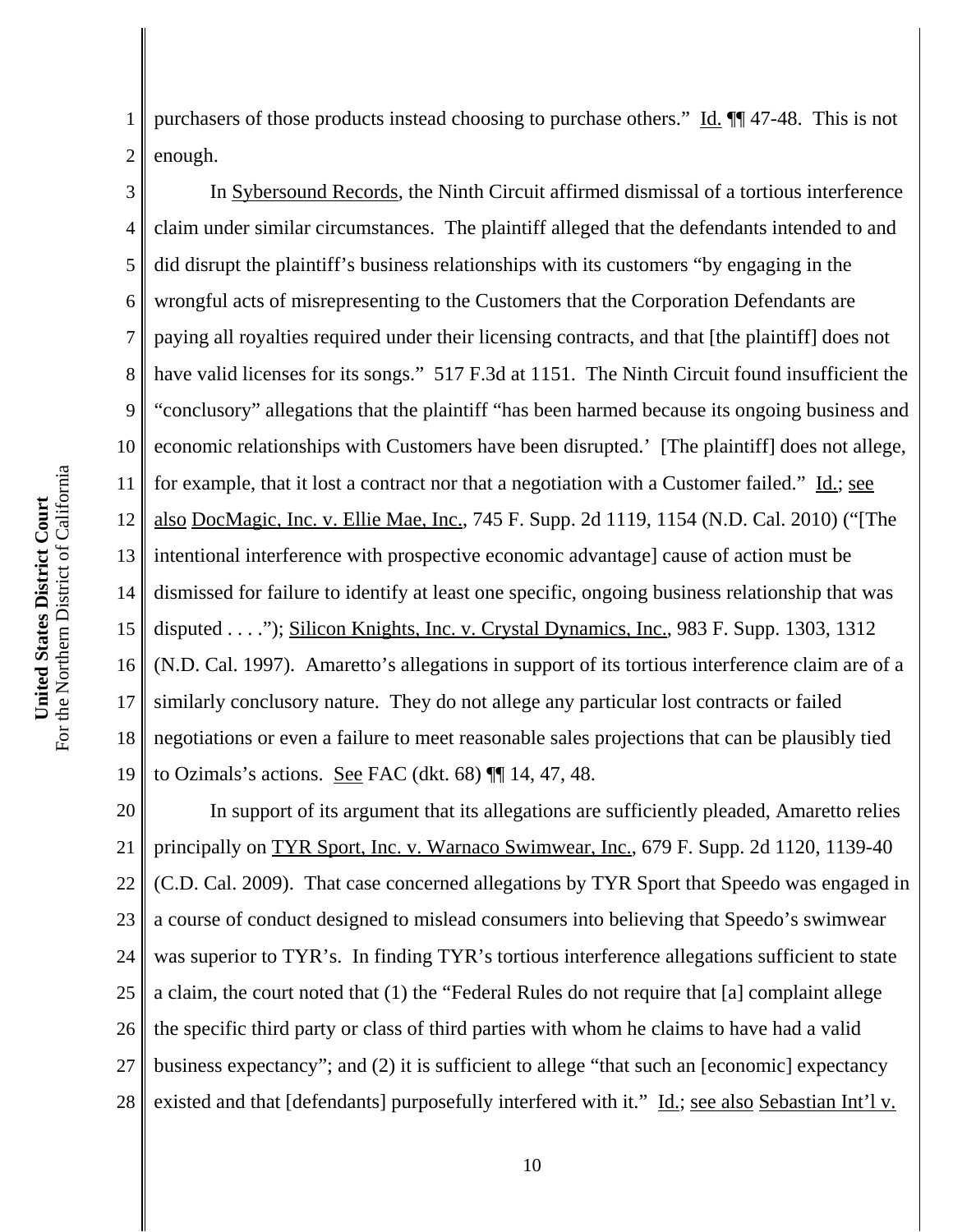1 2 3 Russolillo, 128 F. Supp. 2d 630, 637 (C.D. Cal. 2001) (sufficient to allege "some customers" may stop purchasing plaintiff's hair products because they "lost their salon appeal" when made available in retail stores).

4 5 6 7 8 9 TYR Sport is not compelling authority for allowing Amaretto's tortious inference claim to proceed as pleaded. Although the level of pleading detail here is in some respects similar to that in TYR Sport, the Court does not find TYR Sport persuasive. It relied primarily on two cases – one from the Central District of California and the other from the Seventh Circuit – that were decided pre-Twombly/Iqbal. 679 F. Supp. 2d at 1139-40 (citing Sebastian Int'l, 128 F. Supp. 2d at 637; Cook v. Winfrey, 141 F.3d 322, 328 (7th Cir. 1998)). Further, it did not cite Sybersound Records, seemingly applicable Ninth Circuit authority.

Accordingly, Amaretto's tortious interference claim is dismissed in its entirety without prejudice.<sup>5</sup> To the extent Amaretto seeks to base the tortious interference claim on fraud, it must re-plead that fraud with particularity under Rule 9.<sup>6</sup>

14

17

18

## **E. The Unfair Business Practices Claim is Viable**

15 16 Amaretto's Unfair Business Practices Claim is plausibly pleaded. As such, Ozimals's Motion to Dismiss that claim is DENIED.

### **F. The Copyright Misuse Claim Is Viable**

Copyright misuse is ordinarily an affirmative defense to a claim for copyright

19 infringement. Practice Mgmt. Info. Corp. v. Am. Med. Ass'n, 121 F.3d 516, 520 (9th Cir.

20 1997). The doctrine "forbids the use of the [copyright] to secure an exclusive right or limited

21 monopoly not granted by the [Copyright] Office and which is contrary to public policy to

<sup>22</sup>

<sup>&</sup>lt;sup>5</sup> Amaretto represented to the Court during oral argument on the motion to dismiss that it could amend to add additional facts.

<sup>24</sup> 25 26 27 28 <sup>6</sup> With respect to the tortious interference claim, Amaretto alleges, among other things, that Ozimals (1) made "knowing misrepresentations to members of Second Life that [Amaretto]'s products were infringing [Ozimals]'s supposed copyrights"; (2) "falsely disparaged the quality of [Amaretto]'s products . . . ."); and (3) "claim[ed] – in repeated representations to the Second Life community, excepting [Ozimals]'s DMCA notice – that all of [Amaretto]'s products infringe [Ozimals]'s alleged copyrights." FAC (dkt. 68) ¶ 47-48, 51. These allegations are "grounded in fraud." See Kearns v. Ford Motor Co., 567 F.3d 1120, 1125 (9th Cir. 2009); Vess v. Ciba-Geigy Corp., 317 F.3d 1097, 1103-1104 (9th Cir. 2003). As such, that fraud must be pleaded with the requisite particularity.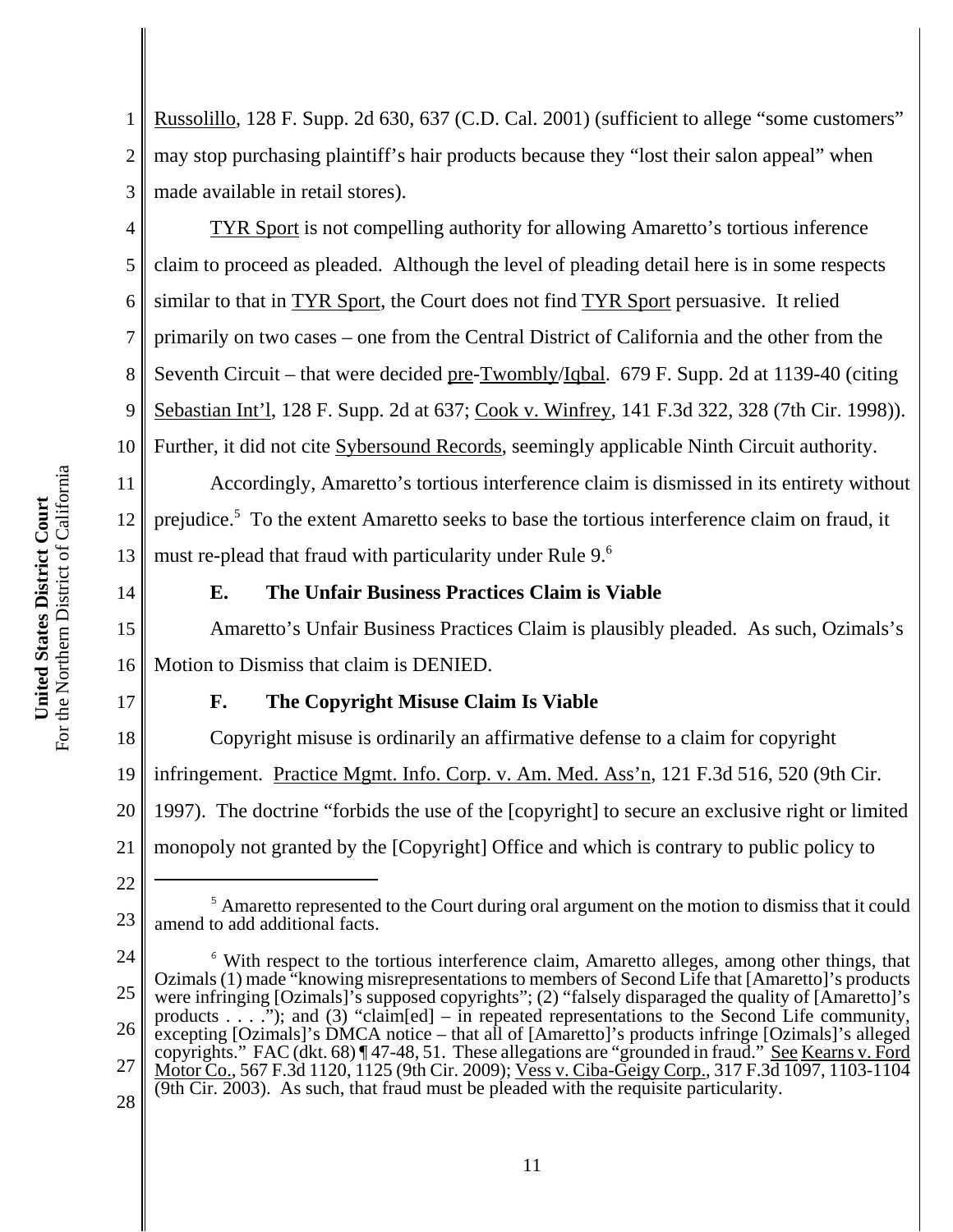4 5 6 7 8 9 10 For the Northern District of California For the Northern District of California 11 United States District Court **United States District Court** 12 13 14 15 16 17 18

1 2 3 19 20 21 22 23 24 25 26 27 grant." Altera Corp. v. Clear Logic, Inc., 424 F.3d 1079, 1090 (9th Cir. 2005) (quoting Alcatel USA, Inc. v. DGI Techs, Inc., 166 F.3d 772, 792 (5th Cir. 1999)). If a court finds that a copyright holder misused its copyright, it does not "invalidate the copyright, but precludes its enforcement during the period of misuse." Practice Mgmt., 121 F.3d at 520 n.9. Amaretto's FAC includes a claim for copyright misuse. FAC ¶¶ 55-60. There is no consensus on whether copyright misuse can be brought as an independent claim (as opposed to as an affirmative defense) and district courts come down on both sides of the issue. Compare Apple Inc., v. PsyStar Corp., No. C 08-03251, 2009 WL 303046 (N.D. Cal. Feb. 6, 2009) (allowing misuse counterclaim); Elec. Data Sys. Corp. v. Computer Assoc. Int'l, Inc., 802 F. Supp. 1463, 1465-66 (N.D. Tex. 1992) (denying defendant's motion to dismiss a copyright misuse claim); Midwest Tape v. Recorded Books, No. 3:09 CV 2176, 2010 WL 1258101 at \*1 (N.D. Ohio Mar. 26, 2010) (allowing an independent claim of copyright misuse "because the Complaint seeks declaratory judgment"); Adobe Systems Incorp. v. Norwood, No. C 10-03564, 2011 WL 845923 (N.D. Cal. Mar. 8, 2011); Adobe Systems Incorp. v. Kornrumpf, No. C 10-02769, 2011 WL 181375 (N.D. Cal. Jan. 19, 2011) with Metro-Goldwyn-Mayer Studios Inc. v. Grokster, Ltd., 269 F. Supp. 2d 1213, 1225-27 (C.D. Cal. 2003); Ticketmaster v. RMG Tech., Inc., 536 F. Supp. 2d 1191, 1198-99 (C.D. Cal. 2008). In this Court's view, an affirmative claim of copyright misuse is appropriate in this case, and Ozimals's motion to dismiss that claim is DENIED.7 // // // // //

<sup>28</sup> <sup>7</sup> Although an independent claim for copyright misuse is proper, Amaretto cannot recover damages. "Many district courts have held that copyright misuse does not support a claim for damages." Adobe Sys. Inc, 2011 WL 845923 at \*4.